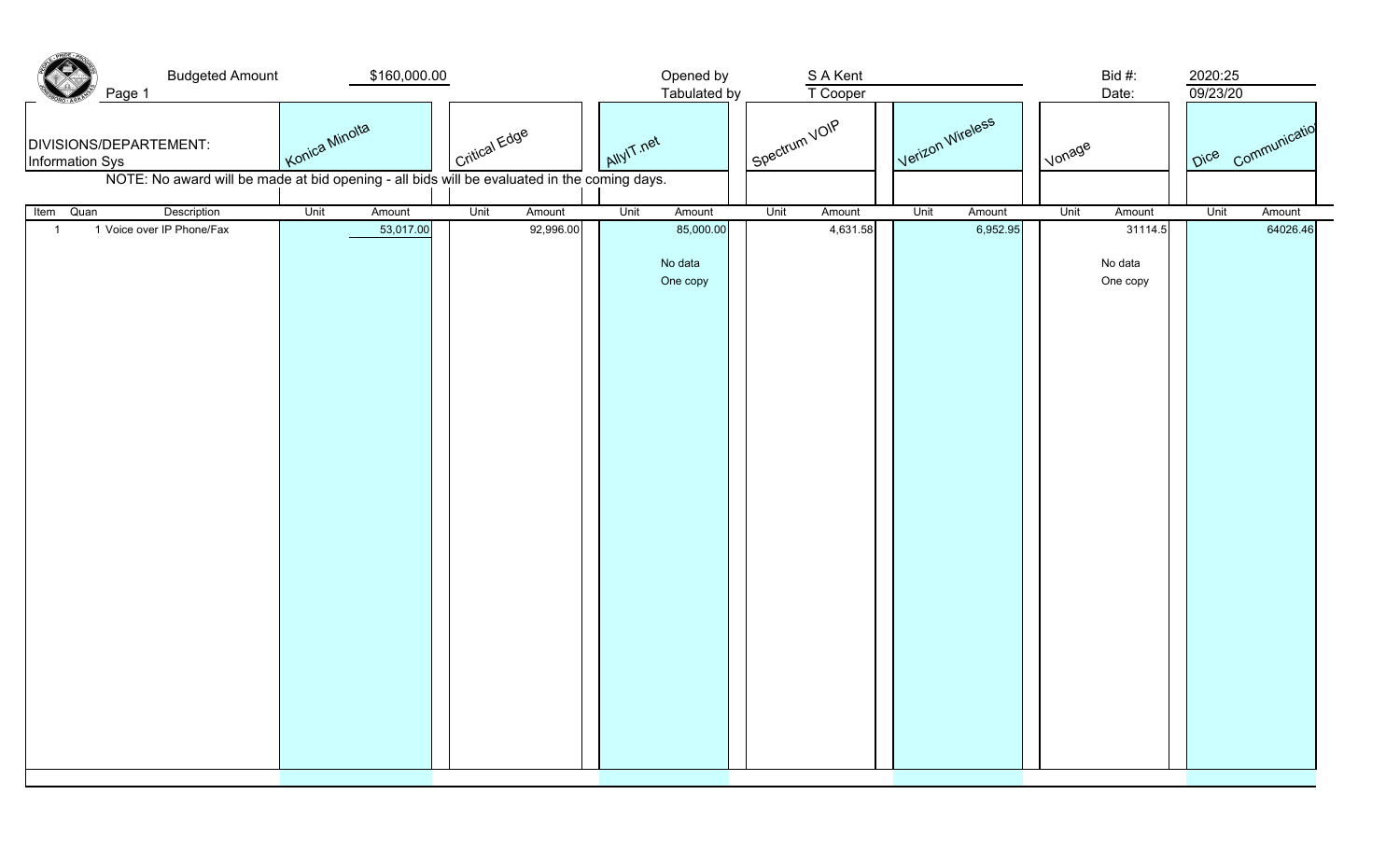| <b>Budgeted Amount</b><br>Page 2<br>DIVISIONS/DEPARTEMENT:<br>Information Sys<br>NOTE: No award will be made at bid opening - all bids will be evaluated in the coming days. | \$160,000.00<br>Powernet.com           | M                           | Estech Systems | Opened by<br>Tabulated by<br>I panterra | S A Kent<br>T Cooper | Intergration                 | Bid #:<br>Date:<br>Granite Telecommunic | 2020:25<br>09/23/20<br>SKC |
|------------------------------------------------------------------------------------------------------------------------------------------------------------------------------|----------------------------------------|-----------------------------|----------------|-----------------------------------------|----------------------|------------------------------|-----------------------------------------|----------------------------|
|                                                                                                                                                                              |                                        |                             |                |                                         |                      |                              |                                         |                            |
| Description<br>Quan<br>Item<br>1 Voice over IP Phone/Fax<br>$\mathbf{1}$                                                                                                     | Unit<br>Amount<br>11,611.88<br>No data | Unit<br>Amount<br>96,833.96 | Unit           | Amount<br>Unit<br>6,599.74              | Amount<br>13,733.00  | Unit<br>Amount<br>299,921.86 | Unit<br>Amount<br>20107.2               | Unit<br>Amount<br>58804.1  |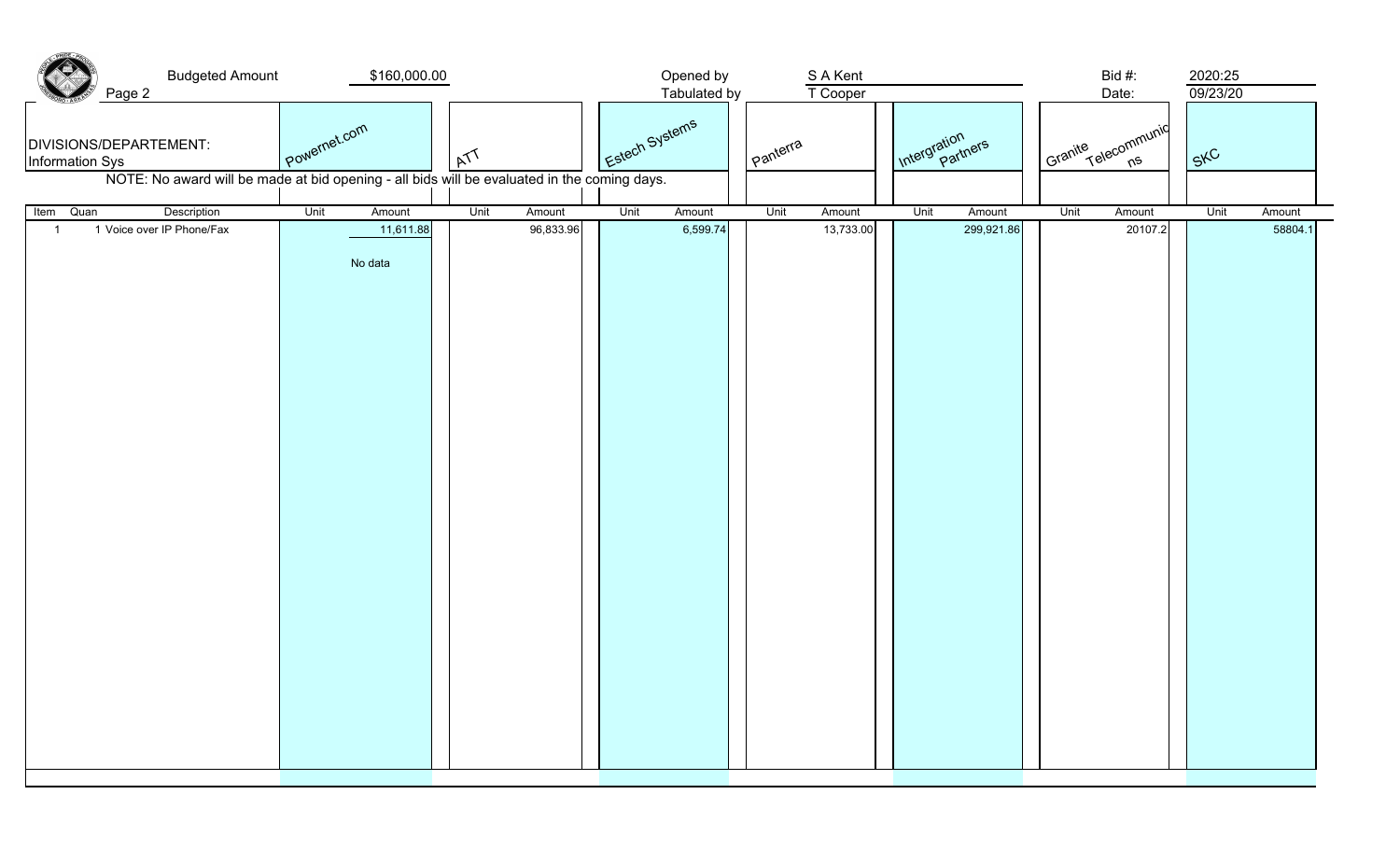| <b>Budgeted Amount</b><br>Page 3<br>DIVISIONS/DEPARTEMENT:<br>Information Sys<br>NOTE: No award will be made at bid opening - all bids will be evaluated in the coming days. | \$160,000.00<br>$\frac{1}{1}$ communications | I KTDirect |                            | Opened by<br>Tabulated by<br>Ambit Solutions | S A Kent<br>T Cooper<br>Blue Sky chnologies | Ritter                        | Bid #:<br>Date:<br>Ring Central | 2020:25<br>09/23/20 |
|------------------------------------------------------------------------------------------------------------------------------------------------------------------------------|----------------------------------------------|------------|----------------------------|----------------------------------------------|---------------------------------------------|-------------------------------|---------------------------------|---------------------|
|                                                                                                                                                                              |                                              |            |                            |                                              |                                             |                               |                                 |                     |
| Item Quan<br>Description<br>1 Voice over IP Phone/Fax                                                                                                                        | Unit<br>Amount<br>11,034.33                  | Unit       | Unit<br>Amount<br>5,225.00 | Amount<br>93,426.00                          | Unit<br>Amount<br>84,148.50                 | Unit<br>Amount<br>27, 194. 35 | Unit<br>Amount<br>49896         | Unit<br>Amount      |